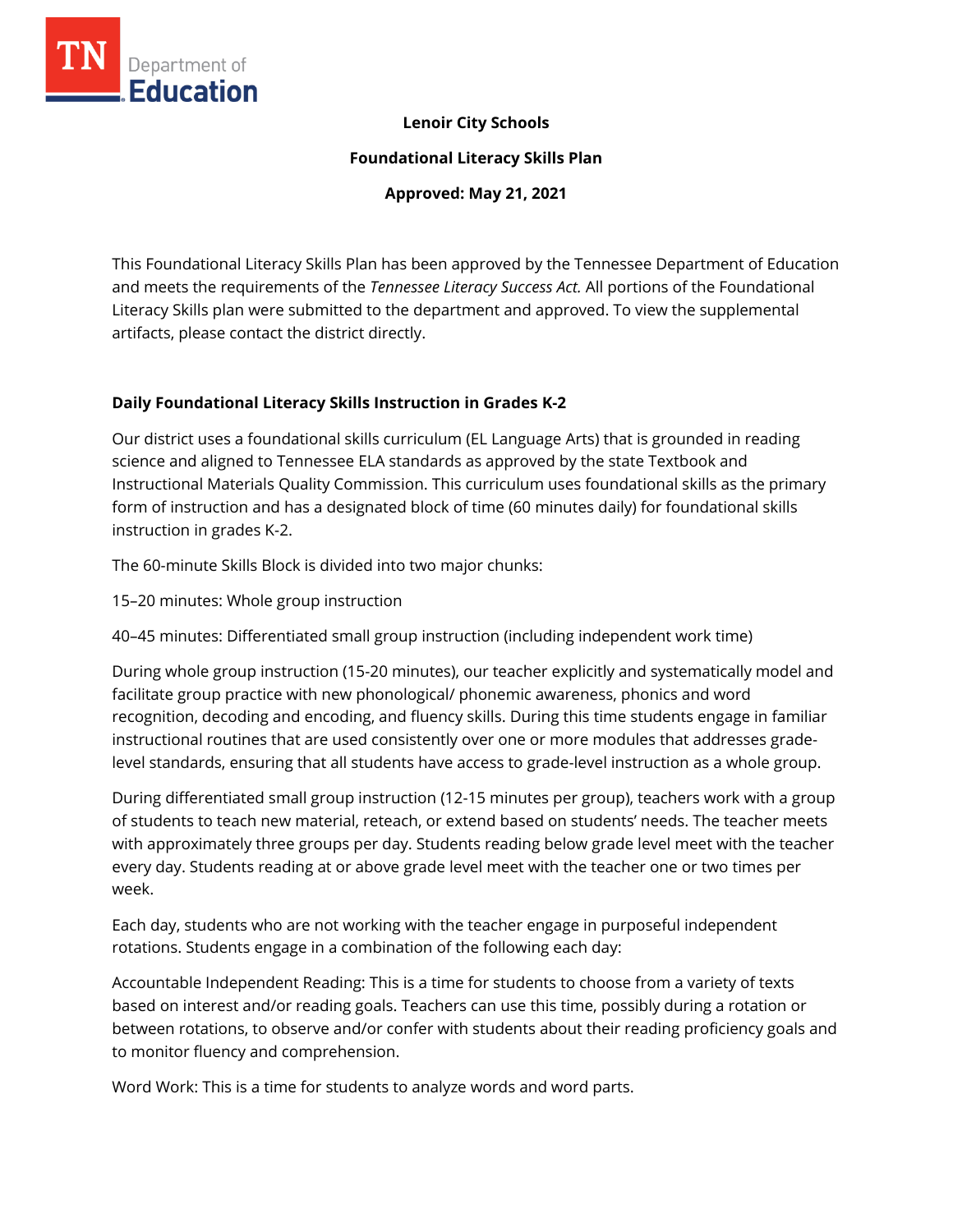Writing Practice: This builds students' ease with the skills and habits needed to generate ideas on paper—everything from letter formation to spacing to knowing how to begin a sentence and continue a thought.

Reading Fluency: Fluency involves lots of rereading. Teachers use a variety of familiar texts from the Skills Block or from existing classroom libraries for fluency work. Teachers give students texts that are familiar and/or easily decodable for a given phase.

Our approach is based on the research of Dr. Linnea Ehri, one of the nation's foremost experts on how the bran maps sounds and letters. It is consistent with the research supporting a sounds-first approach to foundational skills, including directly teaching phonemic awareness skills, directly teaching the spelling-sound patterns of English in a clear sequence so that students move systematically through the phases of reading and spelling development, and using texts that reflect the spelling-sound patterns and high-frequency words that have already been taught (decodable texts).

## **Daily Foundational Literacy Skills Instruction in Grades 3-5**

Our district has an integrated literacy block for grades 3-5 grounded in reading science and aligned to Tennessee ELA standards. Our curriculum materials (EL Language Arts) are selected from those approved by the state Textbook and Instructional Materials Quality Commission. During the integrated ELA block that meets an evidence-based approach to applying foundational skills within daily lessons, our students receive a total of 120 minutes of ELA instruction, with at least 60 minutes devoted to foundational literacy instruction.

The 120-minute block is divided into two chunks:

60 minutes: Module Lessons

60 minutes: Additional Language and Literacy (ALL) Block

During Module Lessons students, instruction includes components for knowledge-building (to build and improve the ability to comprehend complex texts and apply that knowledge as they listen, read, write, think, and speak and foundational skills instruction that includes fluency, grammar, morphology, and spelling. The fluency, vocabulary, and morphology skills are not taught in isolation, but are embedded within the lesson to ensure continuity, cohesion, and connection. Some examples of the foundational skills instruction embedded in the Module Lessons include: Teachers provide explicit vocabulary instruction in almost every K-5 lesson (e.g., unpacking academic vocabulary in a learning target, focusing on vocabulary words in text); students learn to analyze the morphology of words; students are exposed to and analyze complex sentence structures in written and spoken language; students engage in frequent Language Dives about the meaning and purpose of a compelling sentence from a complex text followed by practice using the language structures; students practice reading text fluently, receive peer or teacher critique, and then perform or record that text for a broader audience.

During the ALL Block, students engage in more practice and reinforcement of the learning in module lessons. This is where time is dedicated to achieving mastery of foundational literacy skills. There are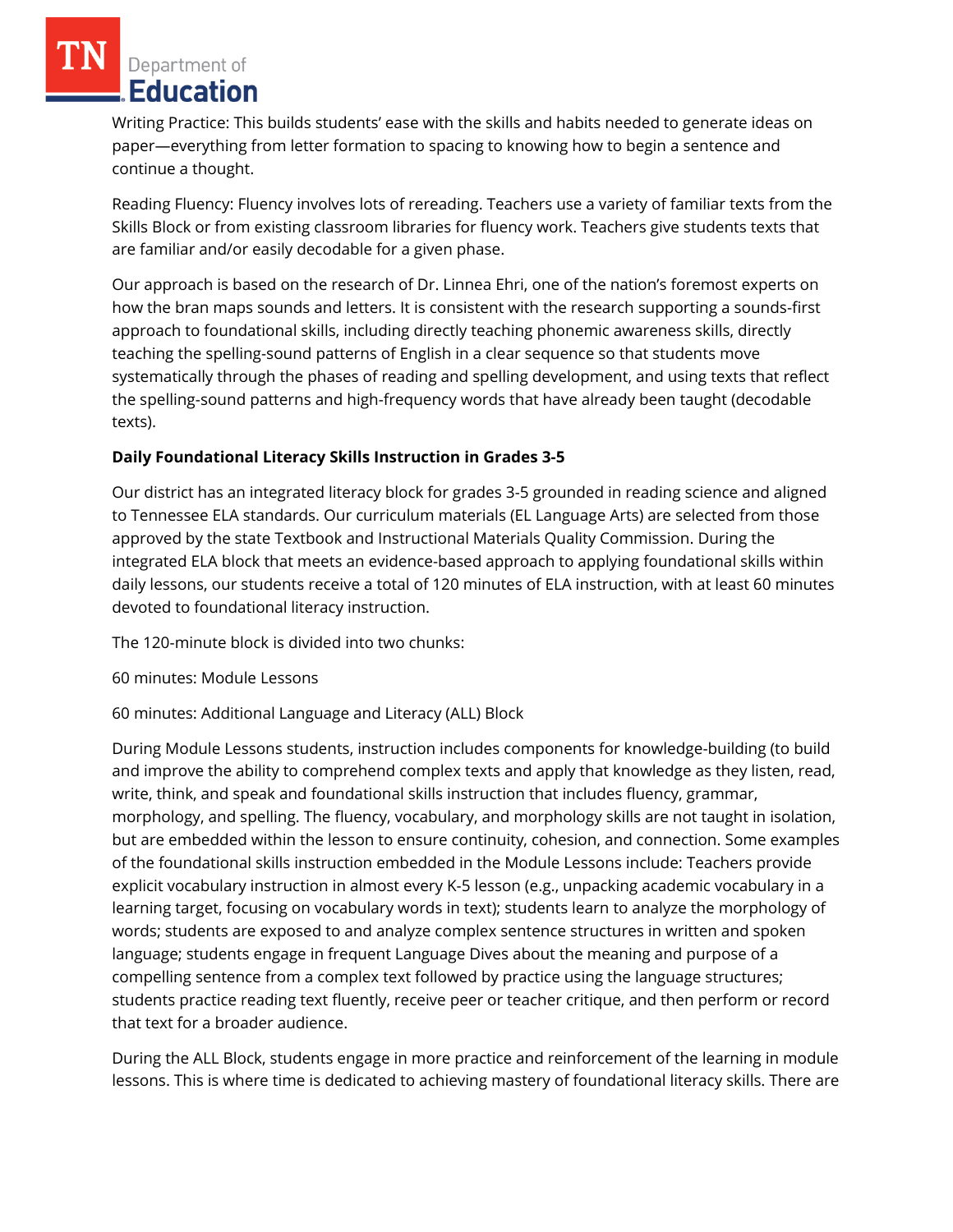five components of the ALL Block. Each day in the 3-5 ALL Block, students rotate through three of the five components:

Accountable Independent Reading/ Volume of Reading: Content-related reading and free choice reading

Additional Work with Complex Text: Rereading complex text from the module with a specific focus

Reading and Speaking Fluency/ Grammar, Usage & Mechanics: Practice with oral reading, speaking with expression, and grammar rules

Writing Practice: Writing fluency practice; quick-writes; additional practice with specific skills

Word Study/ Vocabulary: Structural analysis of specific words; vocabulary work from module content

### **Approved Instructional Materials for Grades K-2**

LearnZillion - K-5 Expeditionary Learning

### **Approved Instructional Materials for Grades 3-5**

LearnZillion - K-5 Expeditionary Learning

### **Additional Information about Instructional Materials**

Our district has adopted an approved curriculum for ELA instruction; however, we have chosen to supplement in several ways. Our district will use the Tennessee Foundational Skills Curriculum Supplement to further address foundational skills in daily instruction. This supplement allows us to focus more deeply on the phonological awareness and advanced phonemic awareness skills that are crucial for success all the way through second grade. We will use the daily sounds-first activities as our daily warm up in grades K-2. Teachers also have access to additional decodable texts in our LCES book room including texts from Phonics Plus and Flyleaf Publishing as well as digital access to CKLA digital decodable text. These texts are used at school for additional practice and during independent reading and fluency practice, which provides additional reinforcement to daily lessons.

# **Universal Reading Screener for Grades K-5. This screener complies with RTI<sup>2</sup>and Say Dyslexia requirements.**

Our district uses iReady Reading Diagnostic as a universal screener in grades 1-5. Aimsweb is used as the universal screener for Kindergarten and any student in grades 1-3 who score below the 25 percentile on the iReady diagnostic are also screened using the Aimsweb benchmark.

### **Intervention Structure and Supports**

In the fall, students are given a universal screener (iReady) to determine which students have a significant reading deficiency or are "at-risk". Our grade-level teachers, RTI coordinator, and school administration review universal screener data to determine which students score between the 0- 25th percentile. Classroom assessment data and teacher input is considered and those students are also benchmarked using AIMSWEB in order to determine if a student should be classified as Tier II or Tier III. IReady and AIMSWEB diagnostic data, survey level assessment data, and classroom diagnostic data is analyzed to determine specific deficits in order to best assign students to a small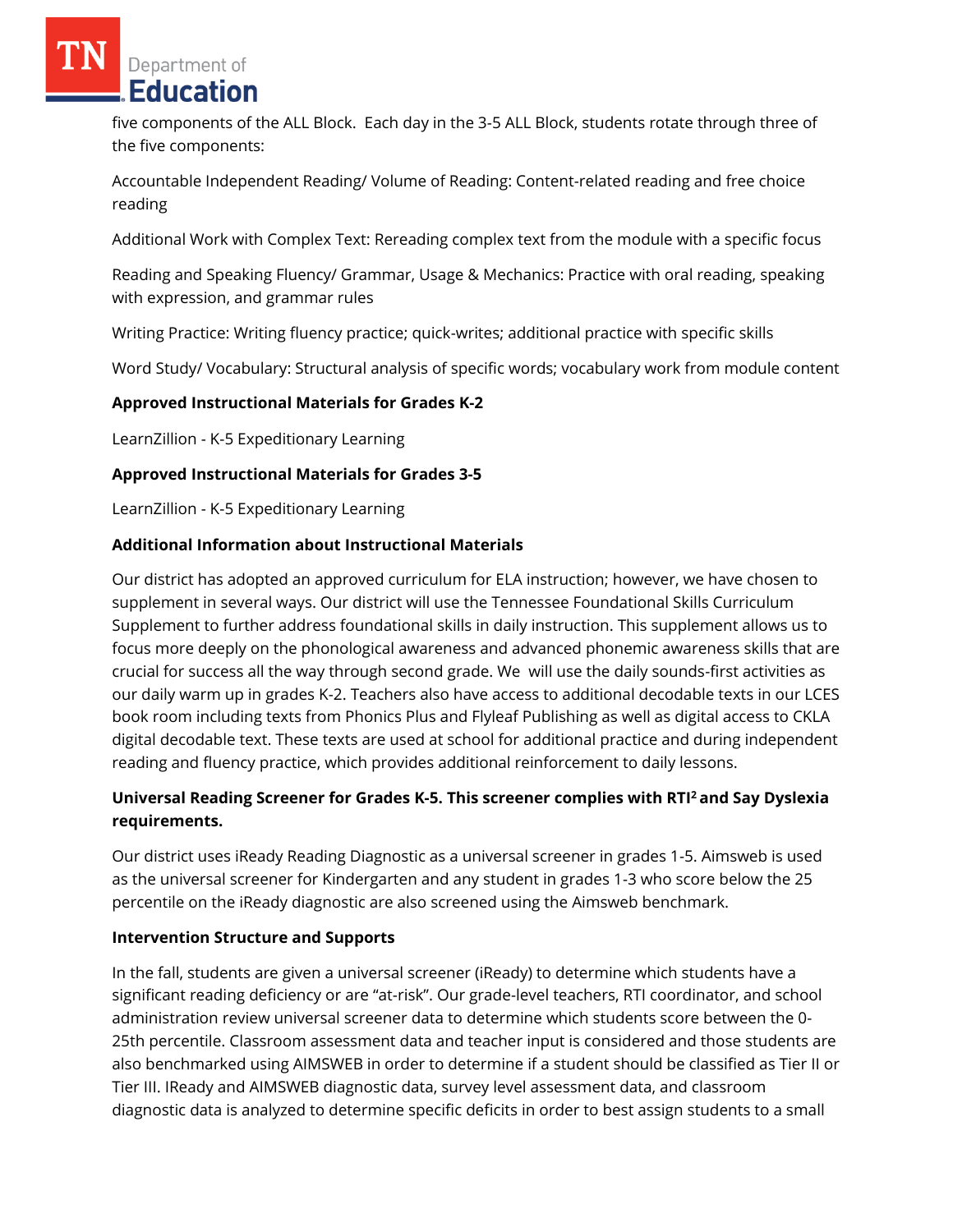group with an intervention that will narrow skill gaps. Students receive daily, small-group intervention for at least 30 minutes in their area of greatest deficit. For students in Tier II, teachers use EL Education benchmark assessment data to identify deficits and match students to appropriate activities and instruction from the EL Education differentiation packs that directly address skill gaps. They can tailor this to the needs of their RTI group of students and may include other supplemental research-based resources such as Heggerty phonemic awareness. If that intervention is not proving to be effective, more comprehensive, strategic interventions (such as SPIRE) become an option. Data teams meet every 4 1⁄2 weeks to determine if a change in the intervention or the person providing the intervention is warranted. The data team also looks at other variables (attendance, engagement) as part of the decision- making process before a change is made to the programming or provider.

AIMSWEB screening data is used to determine if a student shows characteristics of dyslexia. Students who do demonstrate those characteristics receive intensive intervention as outlined in the Say Dyslexia Law using programs that meet the law's requirements. Our district uses the researchbased supplemental program SPIRE as one intervention for students with characteristics of dyslexia, as well as Tier III students. This intervention is provided or directly supervised by the RTI coordinator, a certified specialist. The specialist may also supplement with additional researchbased resources to further address specific skills. Students receive Tier III intervention for 45 minutes daily and in smaller groups than Tier II. Data teams meet every 4 ½ weeks to determine if a change is warranted. Students who do not make progress in Tier III intervention may be referred for a special education evaluation.

### **Parent Notification Plan/Home Literacy Reports**

Our district notifies parents in grades K-5 if their child is "at-risk" for or has a significant reading deficiency (as evidenced by students scoring in the 0-25th percentile) immediately after the district's schools complete the fall universal screening. Students' scores are communicated in parent-friendly language that provides a clear explanation of student skill gaps. The parents are told what intervention their student will receive and the amount of time each day the student will receive services. Parents are subsequently notified of their child's progress, or lack of progress, after the 4 1⁄2 week data team meetings. In the parent notifications/communication, data teams note any changes being made if the child is not showing sufficient progress as evidenced by progress monitoring and universal screening data as well as recommended activities that will support students. The entire process described in the original response is repeated three times per year for grades K-5. That is after each screener is administered. School personnel communicates the importance of 3rd-grade reading proficiency within each communication (written & oral) with parents. All recommended activities are at no cost to families. The sample letter is used for our district as we just have three schools - so the language for grades K-5 is the same and consistent.

### **Professional Development Plan**

K-2 Teachers were oriented to the EL Education Skills Block curriculum including foundational skill training and specific program implementation over the first two years of implementation.

Teachers in our district will participate in the free and optional Reading 360 Early Literacy Training series developed by the Tennessee Department of Education.